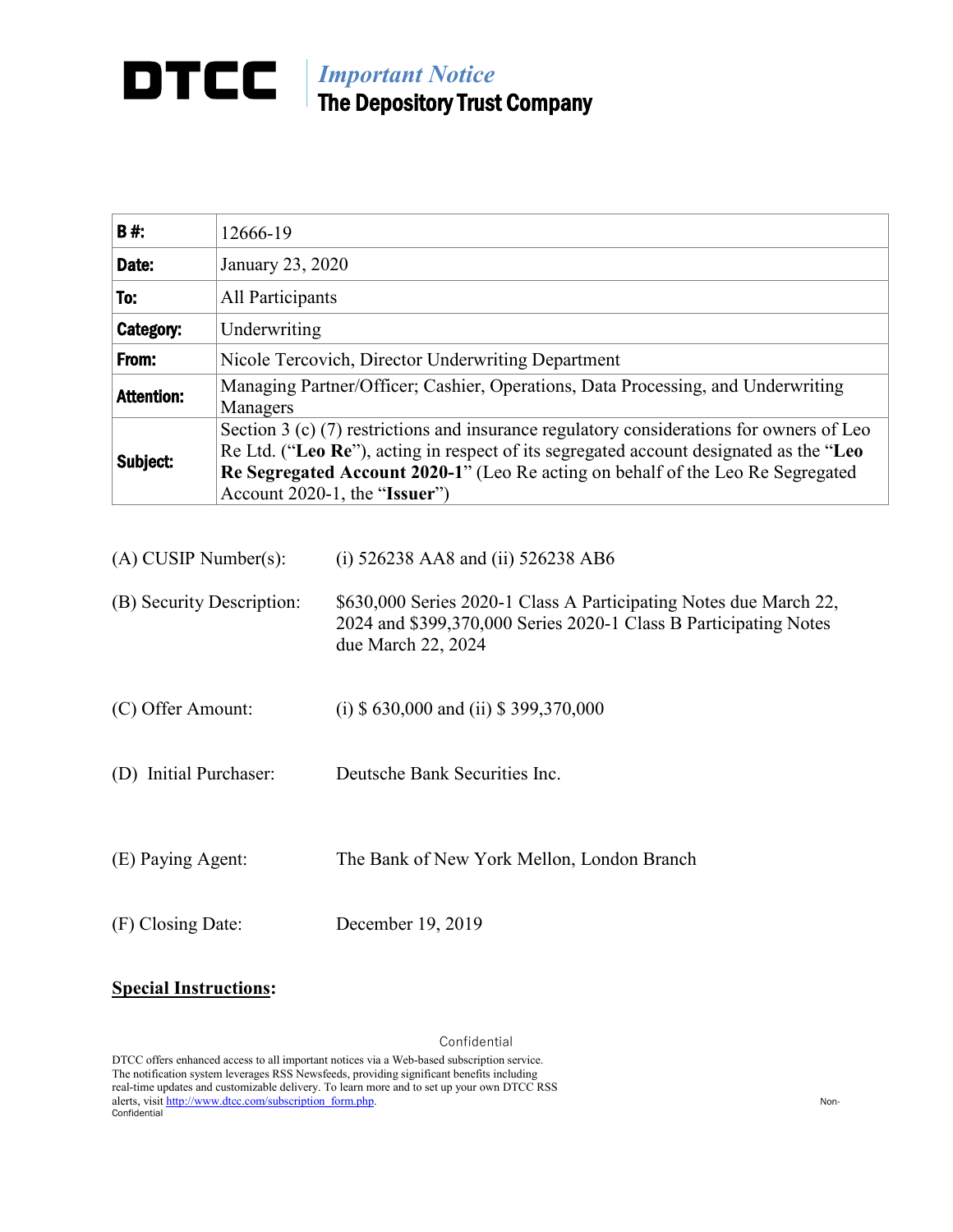## **Refer to the attachments for important instructions from the Issuer. Leo Re acting in respect of the Leo Re Segregated Account 2020-1 CUSIP Numbers: (i) 526238 AA8 and (ii) 526238 AB6**

Re: (the "Securities").

The Issuer and the Initial Purchasers referred to above are putting Participants on notice that they are required to follow these purchase and transfer restrictions with regard to the above referenced Securities.

i. The purchaser is purchasing the Series 2020-1 Notes (or a beneficial or an economic interest therein) for its own account or for a beneficial owner for which such person is acting as fiduciary or agent with complete investment discretion and with authority to bind such other person (the purchaser, and each such beneficial owner, collectively, the "**Purchaser**"), and not with a view to any public resale or distribution thereof.

ii. The Purchaser understands and acknowledges that the Series 2020-1 Notes (and any beneficial or economic interest therein) have not been registered under the Securities Act or any other applicable securities law, and may not be offered, sold or otherwise transferred except pursuant to an exemption from registration. Notwithstanding the availability of an exemption from the registration requirements under the Securities Act, the Series 2020-1 Notes may not be resold or transferred except to a "qualified institutional buyer" ("**Qualified Institutional Buyer**") (within the meaning of Rule 144A under the Securities Act) pursuant to Rule 144A that, in the case of a Purchaser that is a U.S. Person (as defined in Rule 902(k) under the Securities Act, which term includes also, for all purposes hereof, anyone purchasing within the U.S. or who is not a U.S. Person solely by reason of Rule  $902(k)(1)(viii)(B)$  or Rule  $902(k)(2)(i)$  under the Securities Act), is also a "qualified purchaser" (as defined in Section  $2(a)(51)$  of the Investment Company Act) ("**Qualified Purchaser**") in reliance on the exception from the registration thereunder provided by Section 3(c)(7) and is a resident of, and purchasing in, a Permitted U.S. Jurisdiction or a Permitted Non- U.S. Jurisdiction..

iii. The Purchaser is (a) a Qualified Institutional Buyer (or, solely in connection with the initial offering of the Series 2020-1 Class A Notes, a person that (i) is not a U.S. Person and (ii) has been approved by the Issuer and the Initial Purchaser prior to the issuance of the Series 2020-1 Class A Notes), (b) if a U.S. Person, a Qualified Purchaser and (c) a resident of, and purchasing in, and will hold the Series 2020-1 Notes (or a beneficial or an economic interest therein) in, a Permitted U.S. Jurisdiction or a Permitted Non-U.S. Jurisdiction, and is aware (and any other person for whom such Purchaser is purchasing is aware) that any sale of the Series 2020-1 Class A Notes (or a beneficial or an economic interest therein) to it will be made in reliance on Rule 144A (or, solely in connection with the initial offering of the Series 2020-1 Class A Notes, in a sale to a person that (i) is not a U.S. Person and (ii) has been approved by the Issuer and the Initial Purchaser prior to the issuance of the Series 2020-1 Class A Notes, pursuant to another exemption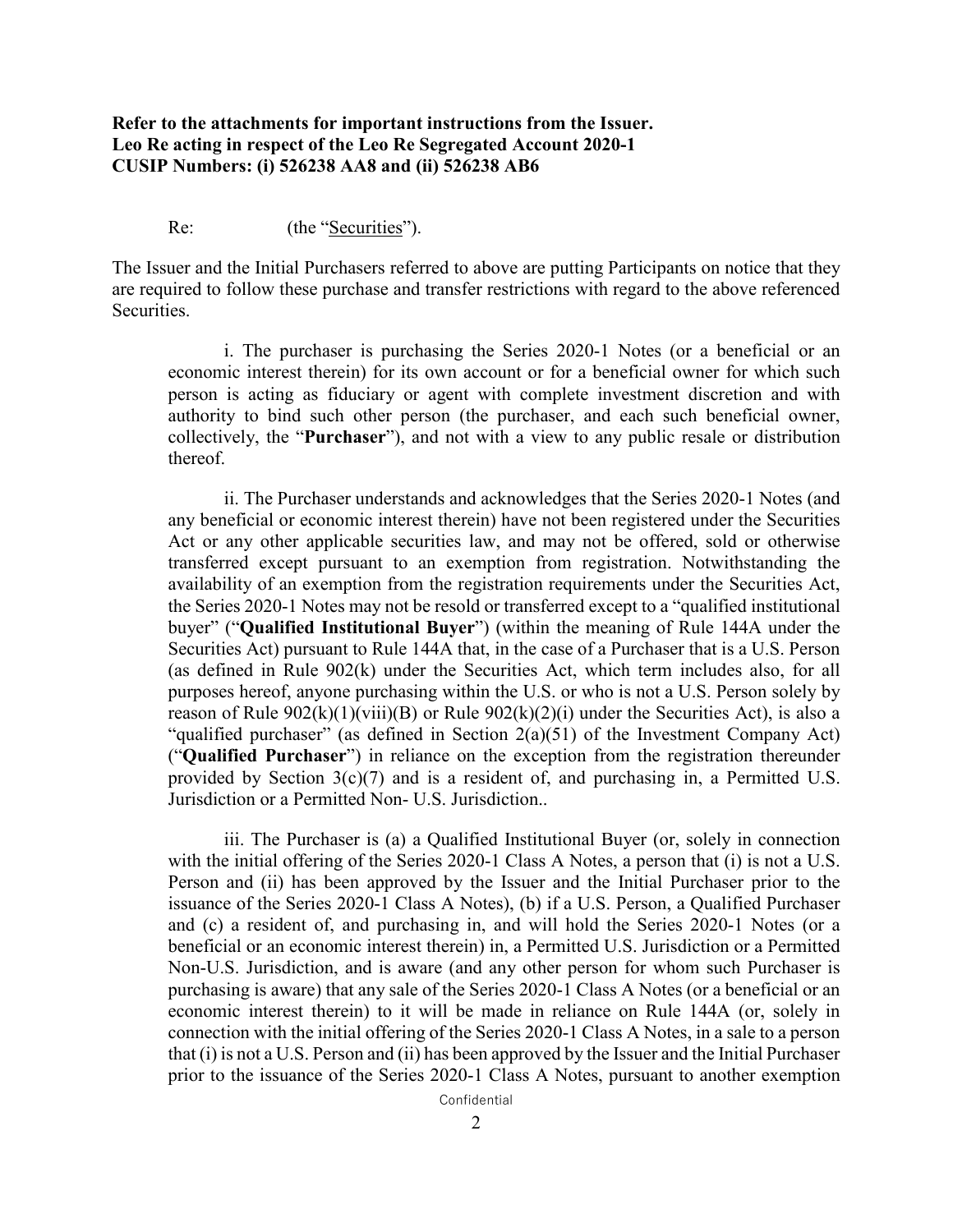from registration under the Securities Act), or in connection with the initial offering of the Series 2020-1 Class B Notes (or a beneficial interest therein), any sale of the Series 2020- 1 Class B Notes (or a beneficial interest therein) to it will be made in reliance on Section 4(a)(2) of the Securities Act, and any sale or exchange of the Series 2020-1 Notes will be made in reliance on the exception from registration provided in Section  $3(c)(7)$  of the Investment Company Act and such acquisition will be for its own account or for the account of another Qualified Institutional Buyer (or, solely in connection with the initial offering of the Series 2020-1 Class A Notes, a person that (i) is not a U.S. Person and (ii) has been approved by the Issuer and the Initial Purchaser prior to the issuance of the Series 2020-1 Class A Notes) and Qualified Purchaser (if a U.S. Person) who is also aware that the sale of Series 2020-1 Class A Notes (or a beneficial or an economic interest therein) to it is being made in reliance on Rule 144A (or, solely in connection with the initial offering of the Series 2020-1 Class A Notes, in a sale to a person that (i) is not a U.S. Person and (ii) has been approved by the Issuer and the Initial Purchaser prior to the issuance of the Series 2020-1 Class A Notes, pursuant to another exemption from registration under the Securities Act) or in connection with the initial offering of the Series 2020-1 Class B Notes (or a beneficial interest therein), the sale of Series 2020-1 Class B Notes (or a beneficial interest therein) is being made in reliance on Section 4(a)(2), and, if a U.S. Person, the exception from registration provided in Section 3(c)(7) of the Investment Company Act.

iv. If the Purchaser is not a U.S. Person, the Purchaser is not acquiring, and will not at any time hold, the Series 2020-1 Notes (or a beneficial or an economic interest therein) for the account or benefit, directly or indirectly, of any U.S. Person that is not a Qualified Purchaser.

v. The Purchaser (if a U.S. Person) is not a broker-dealer which owns and invests on a discretionary basis less than \$25,000,000 in securities of issuers unaffiliated with such broker-dealer.

vi. The Purchaser (if a U.S. Person) is not a participant-directed employee plan, such as a 401(k) plan, or a trust holding the assets of such plan, unless the investment decisions with respect to such plan are made solely by the fiduciary, trustee or sponsor of such plan.

vii. The Purchaser and each account for which it is purchasing or otherwise acquiring the Series 2020- 1 Notes (or beneficial or economic interests therein), will purchase, hold or transfer at least \$250,000 of the Series 2020-1 Notes (or beneficial or economic interests therein).

viii. The Purchaser was not formed, reformed, recapitalized or operated for the specific purpose of investing in the Series 2020-1 Notes and/or other securities of the Issuer.

ix. If the Purchaser is an investment company excepted from the Investment Company Act pursuant to Section  $3(c)(1)$  or Section  $3(c)(7)$  thereof (or a foreign investment company under Section 7(d) thereof relying on Section  $3(c)(1)$  or  $3(c)(7)$  with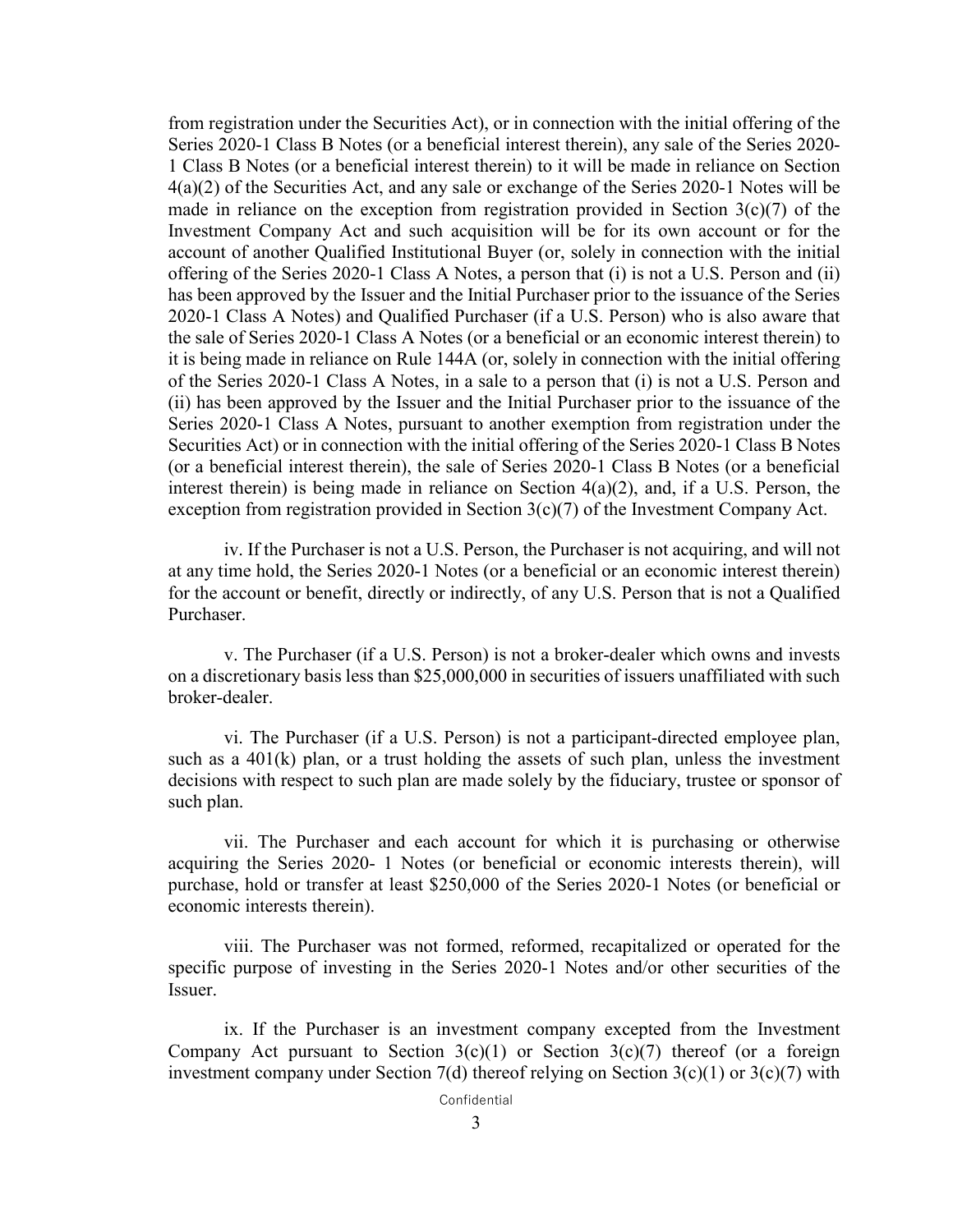respect to its holders that are U.S. Persons) and was formed on or before April 30, 1996, it has received the consent of its beneficial owners who acquired their interests on or before April 30, 1996, with respect to its treatment as a Qualified Purchaser in the manner required by Section 2(a)(51)(C) of the Investment Company Act and the rules promulgated thereunder.

x. The Purchaser is not a partnership, common trust fund, corporation, special trust, pension fund or retirement plan, or other entity, in which the partners, beneficiaries, beneficial owners, participants, shareholders or other equity owners, as the case may be, that are U.S. Persons, may designate the particular investment to be made, or the allocation thereof, unless each such partner, beneficiary, beneficial owner, participant, shareholder or other equity owner that is a U.S. Person is both a Qualified Institutional Buyer and a Qualified Purchaser.

xi. The Purchaser has not invested more than 40% of its assets in the Series 2020- 1 Notes (or beneficial or economic interests therein) and/or other securities of the Issuer after giving effect to the purchase of the Series 2020-1 Notes (or beneficial or economic interests therein).

xii. The Purchaser agrees that the Issuer shall be entitled to require any holder of the Series 2020-1 Notes (or a beneficial or an economic interest therein) that is determined not to have been both a Qualified Institutional Buyer (or, solely in connection with the initial offering of the Series 2020-1 Class A Notes, a person that (i) is not a U.S. Person and (ii) has been approved by the Issuer and the Initial Purchaser prior to the issuance of the Series 2020-1 Class A Notes) and, if the Purchaser is a U.S. Person or the beneficial owner of the Purchaser is a U.S. Person, a Qualified Purchaser (and to have met the other requirements set forth in paragraphs (i) through (xvii) of this "Representations of Purchasers") at the time of acquisition of such Series 2020-1 Notes (or such beneficial or economic interest) to sell such Series 2020-1 Notes (or such beneficial or economic interest) in accordance with the provisions described below.

xiii. The Purchaser understands that the Issuer may receive a list of the participants from DTC or any other depositary holding beneficial interests in the Series 2020-1 Notes.

xiv. The Purchaser and each person for which it is acting understands that any sale or transfer to a person that does not comply with the requirements set forth in paragraphs (i) through (xvii) of this "Representations of Purchasers" relating to the requirements for Qualified Purchasers and Qualified Institutional Buyers will be considered to be void and of no effect.

xv. The Purchaser and each person for which it is acting understands that it shall not exchange, transfer, assign, pledge or otherwise dispose of the Series 2020-1 Notes or any portion thereof without first obtaining and providing to the Issuer a letter agreement of the relevant transferee with representations substantially similar in form as the representations in this "Representations of Purchasers." The Purchaser further agrees that any such exchange, transfer, assignment, pledge or other disposition made without first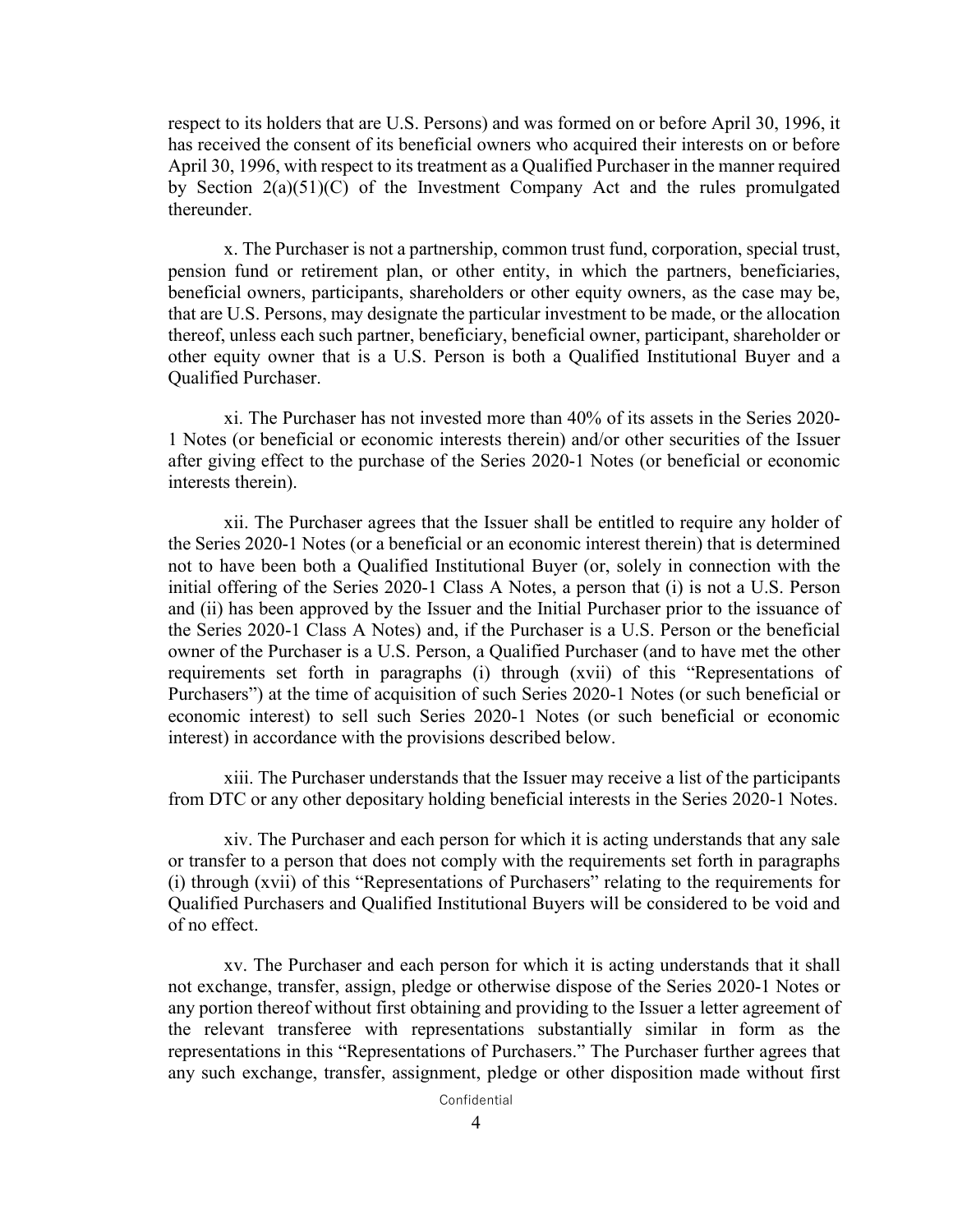providing the Issuer with such letter agreement of the relevant transferee will be considered to be void and of no effect.

xvi. The Purchaser is either a Pre-Approved Transferee or has received the written consent of the Board of Directors of Leo Re to purchase the Series 2020-1 Notes (such consent not to be unreasonably withheld and such consent to be deemed to have been given for the initial sale of the Series 2020-1 Class A Notes from the Initial Purchaser to a Purchaser or the exchange by the Issuer of Series 2020- 1 Class B Notes for Series 2019-1 Notes).

xvii. The Purchaser will provide notice of the transfer restrictions on the Series 2020-1 Notes to any subsequent transferees and agrees not to act as a swap counterparty or other type of intermediary whereby any other party will acquire a beneficial or an economic interest in the Series 2020-1 Notes acquired or reoffer, resell, pledge or otherwise transfer the Series 2020-1 Notes (or any beneficial or economic interests therein), to any person except to a person that (x) meets all of the requirements in paragraphs (i) through this paragraph (xvi) of this "Representations of Purchasers" and (y) agrees not to subsequently transfer the Series 2020-1 Notes or any beneficial or economic interest therein except in accordance with these transfer restrictions.

xviii. The Purchaser agrees that, notwithstanding anything to the contrary, all obligations of and any claims against the Issuer hereunder shall be extinguished and shall not thereafter revive in the event that, at any time, all of the Noteholder Collateral is exhausted (and there are no further claims that may be asserted by the Issuer with respect to contractual obligations of third parties to the Issuer arising from contracts entered into in connection with the Series 2020-1 Notes). The Purchaser further agrees, by purchasing Series 2020-1 Notes or beneficial or economic interests therein, that no claim may be brought against the Issuer, Leo Re or its directors, officers, employees, agent, administrators or shareholders for any shortfall in the Noteholder Collateral. The Purchaser agrees that it shall only have recourse to the Noteholder Collateral for satisfaction of the Issuer's obligations hereunder. The proceeds of issuance of Leo Re's share capital (\$1.00) and any proceeds earned thereon shall not form part of the assets available to satisfy the Issuer's obligations.

xix. The Purchaser acknowledges that Leo Re is a segregated accounts company under the SAC Act and agrees that its rights and obligations under the Indenture are subject to the provisions of the SAC Act. The Purchaser further acknowledges and recognizes the applicability, validity and enforceability of the SAC Act and the terms contained therein and in particular that the Issuer's liability and obligations under the Indenture are limited to the assets linked to the Issuer and not the other assets of Leo Re. Notwithstanding anything to the contrary contained herein, the Purchaser agrees and acknowledges that there shall only be recourse to the assets linked to the Issuer and that (except where all relevant parties, including the Issuer, may expressly agree otherwise, and in accordance with the provisions of Section 17A of the SAC Act) in the event of the exhaustion of the assets linked to the Issuer and not the other assets of Leo Re, there shall be no recourse by any party to the assets which are linked to any other segregated account (as that term is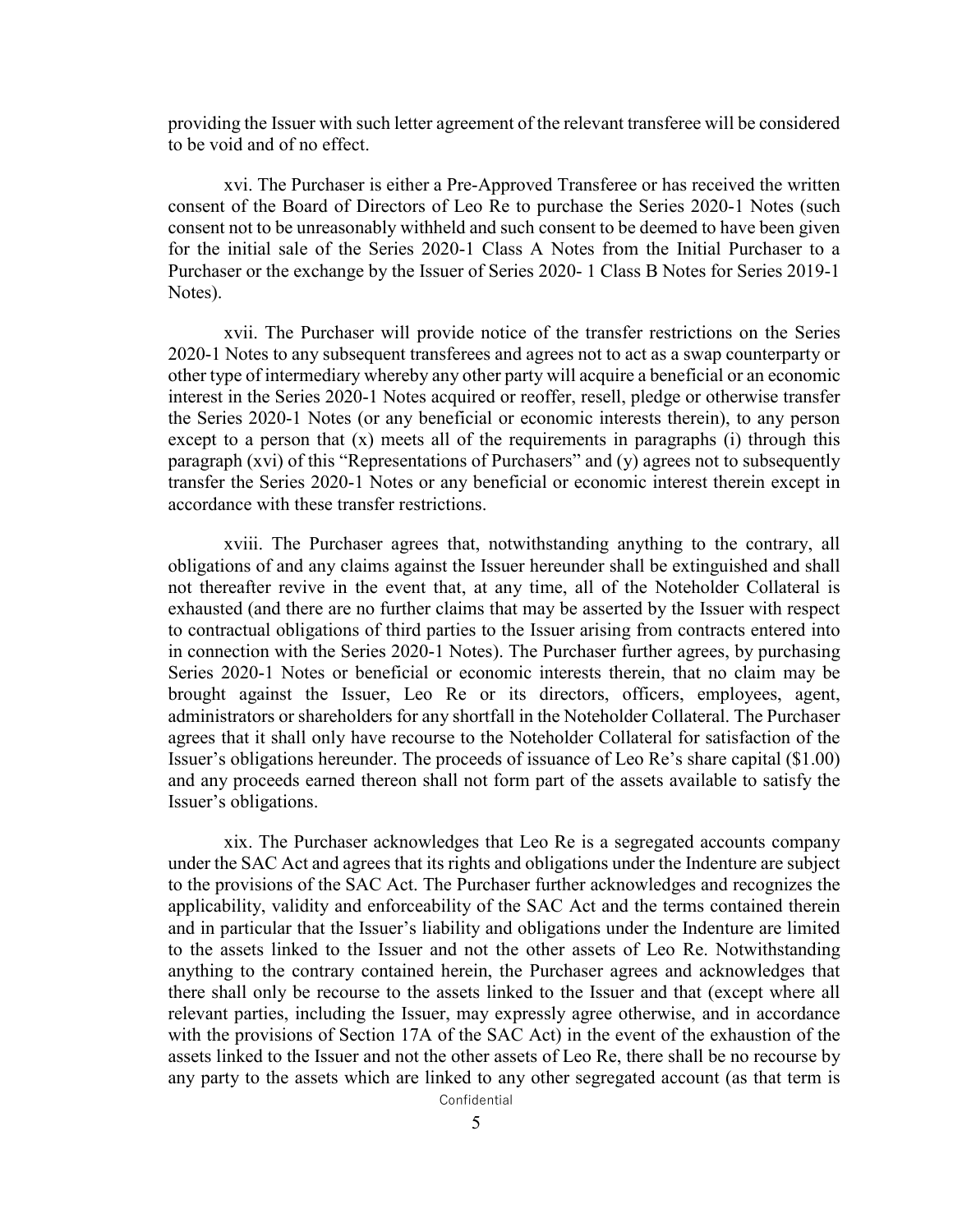defined in the SAC Act) established by Leo Re or to the general account of Leo Re and that there is no obligation whatsoever for Leo Re to use any of its property or assets, other than the assets linked to the Issuer, to satisfy any claim in the event of the exhaustion of the assets linked to the Issuer.

xx. The Purchaser hereby covenants and agrees that it will not at any time institute or join in the commencement of any bankruptcy, reorganization, insolvency, liquidation proceeding, or similar proceeding (including under Part IV A of the Bermuda Conveyancing Act 1983) under any U.S. federal or state or non-U.S. law, with respect to Leo Re at any time, or with respect to the Issuer until one (1) year (or, if longer, the applicable preference period or transaction avoidance period then in effect under any applicable bankruptcy or similar law) and one (1) day after the Stated Maturity Date.

The Issuer and the Indenture Trustee may require a holder of the Series 2020-1 Notes (or any owner of a beneficial or an economic interest therein) to provide them with an opinion of counsel addressed to and satisfactory to each of them to the effect that a proposed reoffer, resale, exchange, pledge or other transfer will not require the Issuer to register as an investment company under the Investment Company Act.

If any person acquiring a Series 2020-1 Note (or a beneficial or an economic interest therein) is not a Qualified Institutional Buyer (or, solely in connection with the initial offering of the Series 2020- 1 Class A Notes, a person that (i) is not a U.S. Person and (ii) has been approved by the Issuer and the Initial Purchaser prior to the issuance of the Series 2020-1 Class A Notes) and, in the case of a U.S. person, a Qualified Purchaser (meeting the requirements for Qualified Purchasers set forth in this section headed "Representations of Purchasers") at the time of acquisition thereof, such acquisition will be regarded as null and void and of no effect. Any person who holds any interest in the Series 2020-1 Notes, who does not reside in and hold such interest in a Permitted U.S. Jurisdiction or a Permitted Non-U.S. Jurisdiction, or was not a Qualified Institutional Buyer (or, solely in connection with the initial offering of the Series 2020-1 Class A Notes, a person that (i) is not a U.S. Person and (ii) has been approved by the Issuer and the Initial Purchaser prior to the issuance of the Series 2020-1 Class A Notes) and, if a U.S. person, also a Qualified Purchaser at the time of the acquisition of an interest in the Series 2020-1 Notes, may be forced to transfer or sell such interest to a person who meets the requirements set forth in this section headed "Representations of Purchasers" within thirty (30) calendar days after notice of the sale requirement is given. If such holder (or beneficial or economic owner) fails to effect the sale within such thirty (30) calendar day period, the Issuer has the right to sell the Series 2020-1 Notes (or such beneficial or economic interest) to a Purchaser selected by the Issuer who meets the requirements set forth in this section headed "Representations of Purchasers" on such terms as the Issuer may choose as provided in the Indenture. The Issuer may select the Purchaser by soliciting one or more bids from one or more brokers or other market professionals that regularly deal in securities similar to the Series 2020-1 Notes, and selling the Series 2020-1 Notes to the highest such bidder. However, the Issuer may select a Purchaser by any other means determined by it in its sole discretion.